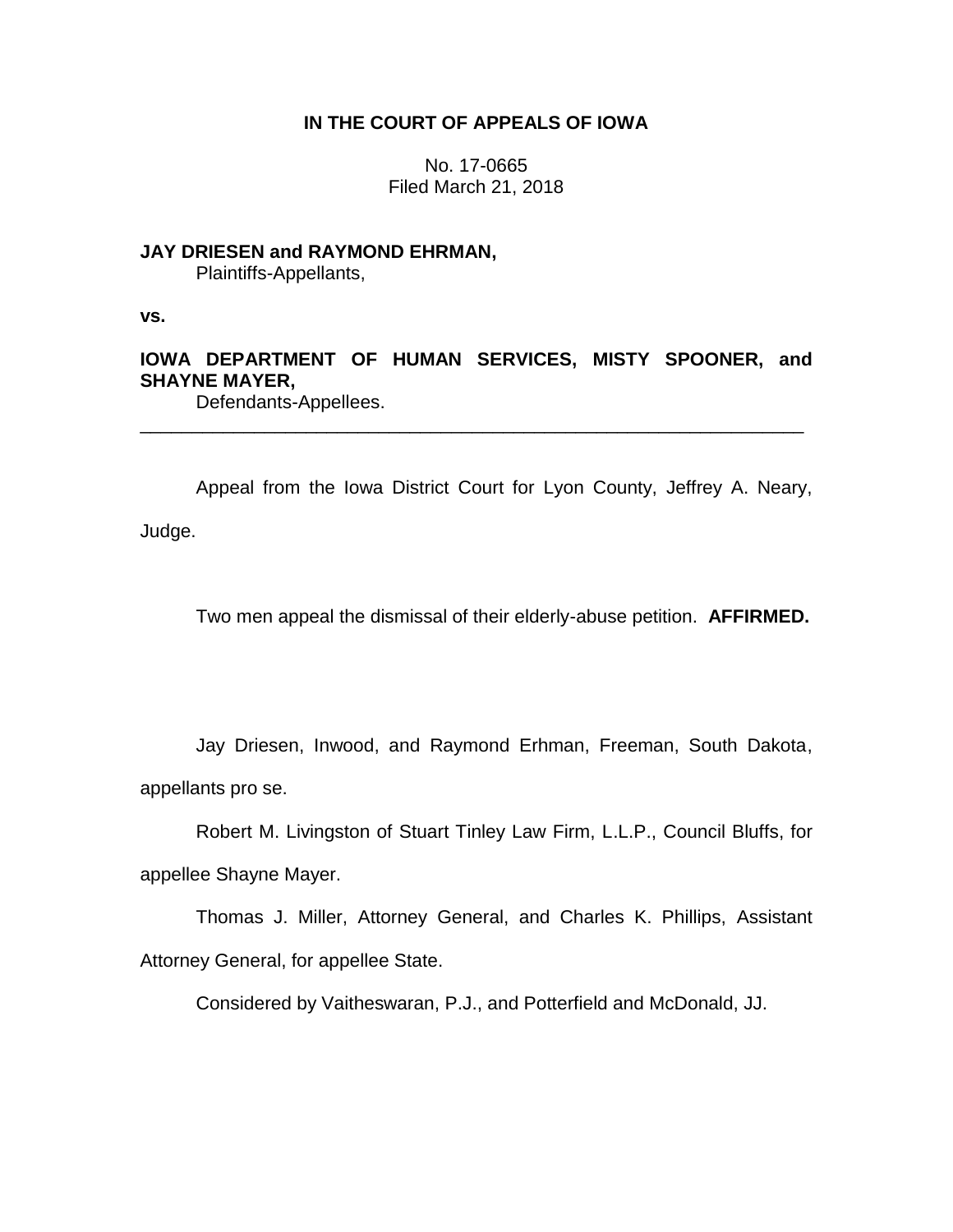#### **VAITHESWARAN, Presiding Judge.**

This appeal is from a district court order dismissing the third of three related actions. The plaintiffs contend the district court's rulings in the first two actions were erroneous.

The first action was filed by the State to obtain protective services for an elderly man with Alzheimer's disease who was unable to care for himself. *See* Iowa Code § 235B (2017). Following a hearing, the district court concluded the man was a dependent adult subject to dependent adult abuse. The court voided a power of attorney the man had given two individuals, Ray Ehrman and Jay Driesen.

The second action, also filed by the State, sought an involuntary guardianship and conservatorship to manage the man's affairs. The district court ultimately granted the petition. The order is the subject of a separate appeal.<sup>1</sup>

The third action was filed by Ehrman and Driesen against the Iowa Department of Human Services, its employee Misty Spooner, and Lyon County Attorney Shayne Mayer. The suit was filed under the auspices of Iowa Code chapter 235F, which authorizes "a vulnerable elder or a substitute petitioner" to seek relief from elder abuse. *See* Iowa Code § 235F.2(1). Ehrman and Driesen alleged the State defendants and the county attorney overreached in seeking to (1) find the elderly man a dependent adult subject to dependent adult abuse, (2) void their power of attorney, and (3) appoint a guardian and conservator.

 $\overline{a}$ 

<sup>1</sup> *See In re Guardianship & Conservatorship of R.K.,* No. 17-0647.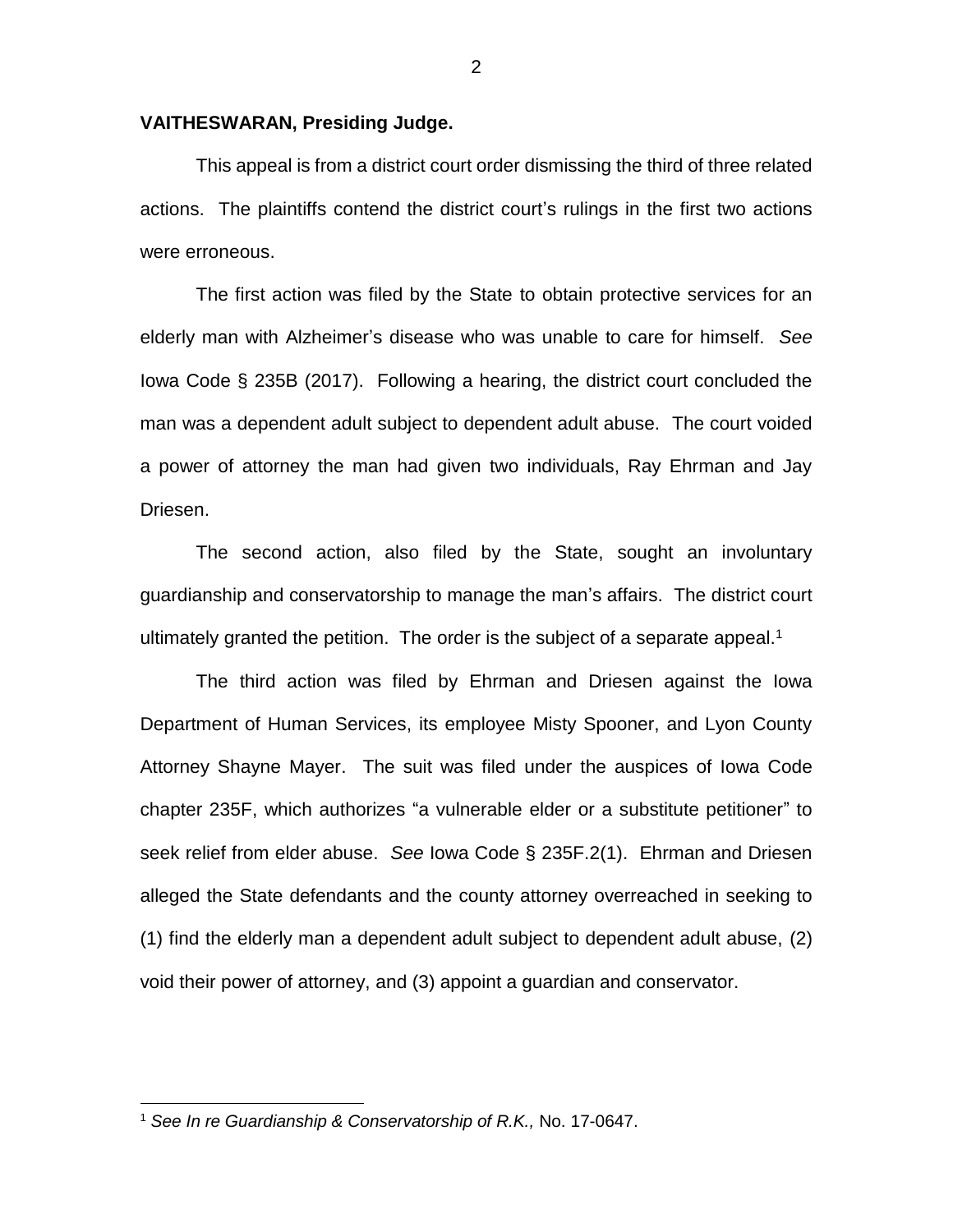The department and Spooner moved to dismiss the petition on the ground they were not properly served with process. They also asserted the petition was an impermissible collateral attack on the first two actions and chapter 235F did not authorize an action against them. Mayer appeared through counsel and joined in the collateral attack argument. Following a hearing, the district court granted the motion to dismiss (1) for lack of proper service on the department, (2) as an impermissible collateral attack on the order in the first action, and (3) as a potentially inappropriate use of Iowa Code chapter 235F. Ehrman and Driesen filed a rule 1.904(2) motion for enlarged findings and conclusions. *See* Iowa R. Civ. P. 1.904(2). The district court summarily denied the motion and this appeal followed.

Ehrman and Driesen challenge the rulings in the first two actions and contend the district court in the third action could not "refuse to hear the[ir] known material claims." The State defendants again assert the third action was an "impermissible collateral attack" and an "inappropriate use of chapter 235F." They do not reprise their lack-of-service argument.<sup>2</sup> Mayer argues the appeal was untimely. He also raises the "collateral attack" and "inappropriate use" arguments made by the State defendants.

 $\overline{a}$ 

 $2$  At the hearing, counsel for the department and Spooner stated Spooner was served with process the day before. The record reflects Spooner was served but only as a representative of the department and not in her individual capacity. Spooner was not a presiding officer, clerk, or secretary for the department; she attested she was a child and adult protective worker. *See* Iowa R. Civ. P. 1.305(13) (stating service on "a governmental board, commission or agency" is to be effected by "serving its presiding officer, clerk or secretary"). Nonetheless, the State did not and does not challenge the district court's exercise of personal jurisdiction over Spooner. The State also does not raise the absence of service on the department, notwithstanding that service through Spooner was improper. We conclude the issue of personal jurisdiction has been waived. *See Klinge v. Bentien*, 725 N.W.2d 13, 16 (Iowa 2006).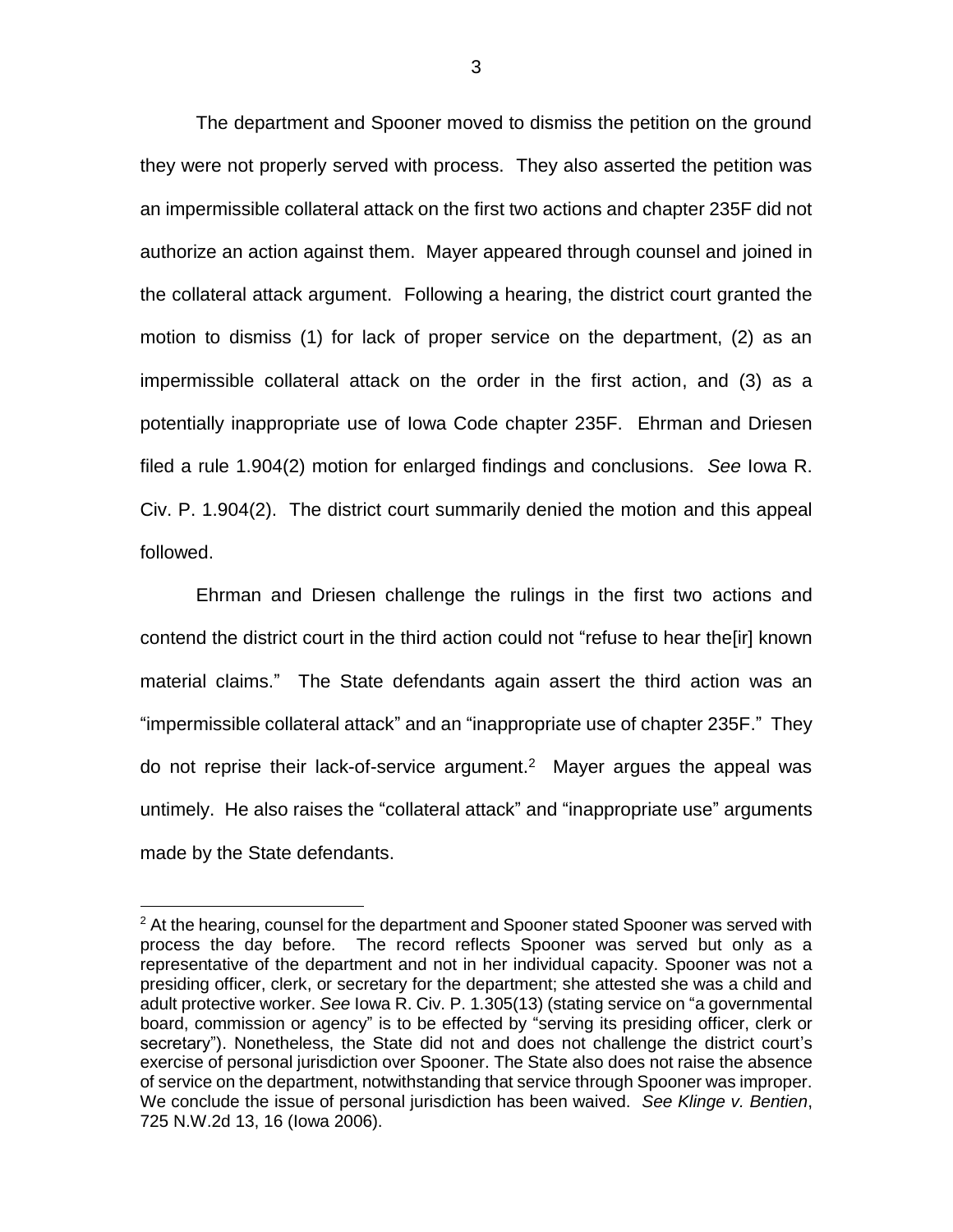Preliminarily, we address the timeliness of the appeal. "[A] party must ordinarily file a notice of appeal within thirty days of the filing of the final order or judgment." *Homan v. Branstad*, 887 N.W.2d 153, 159-60 (Iowa 2016) (citing Iowa R. App. P. 601(1)(b)). A rule 1.904(2) motion to enlarge or amend the findings of fact or conclusions of law tolls the time for filing the appeal until the court rules on the motion. *Id.*

In the past, the rule 1.904(2) motion also had to be "proper" to toll the appeal period. *Id*. Effective March 1, 2017, the Iowa Supreme Court amended the rules to delete this requirement. Iowa R. Civ. P. 1.904 cmt. ("Rules 1.904(3) and 1.904(4) supersede prior case law that held a timely rule 1.904(2) motion must also have been 'proper' to extend the time for appeal."). Mayer's argument on the untimeliness of the appeal is premised on the propriety of the plaintiffs' rule 1.904(2) motion. Because propriety is no longer an issue under the rule, we conclude the concededly timely motion tolled the time for filing an appeal. The appeal was filed within thirty days of the district court's ruling on the rule 1.904(2) motion. The appeal was timely.

We turn to the collateral attack argument. According to the State defendants, "The issues raised by Plaintiff-Appellants in this case were exactly the ones they raised in the previous cases and the district court was correct in not letting them try those issues for a third time." Mayer raises the same contention. Their assertions implicate the doctrine of issue preclusion.

Issue preclusion prohibits parties from re-litigating issues "already litigated and decided." *Colvin v. Story Cty. Bd. of Review*, 653 N.W.2d 345, 348 (Iowa 2002). "The entire premise of issue preclusion is that once an issue has been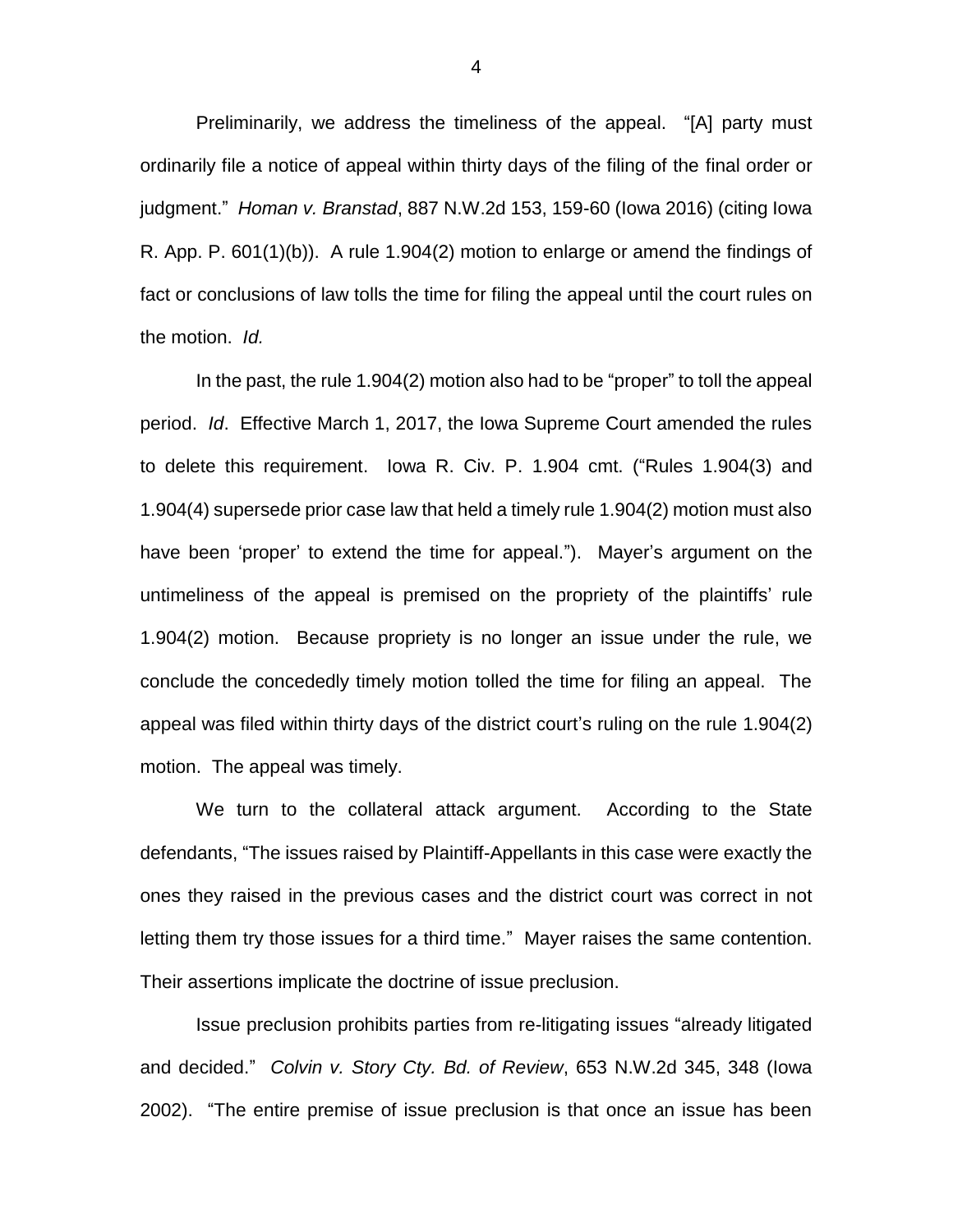resolved there is no further fact-finding function to be performed." *Id.* at 349. Like the district court, we will focus on the first action which was litigated to conclusion before the district court dismissed the third action. $3$ 

Ehrman and Driesen intervened in the first action.They challenged the State's request to find the elderly man subject to dependent adult abuse and they challenged the request to void their power of attorney. The district court held an evidentiary hearing at which Ehrman and Driesen testified. As noted, the district court granted both of the State's requests. In finding the elderly man a dependent adult, the court stated:

The testimony of the medical providers is overwhelming concerning [the man's] current diagnosis of dementia/Alzheimer's and chronic leukemia. [He] is at the middle stage of his Alzheimer's disease resulting in an absolute loss of his short-term memory. [He], however, does have good physical health and has his long-term memory. However, as confirmed by [his physician, he] needs 24/7 supervision and care. Based upon his complete lack of short-term memory, he is a danger to himself and is unable to provide daily care. [The physician's] testimony is corroborated by the social worker who has conducted tests on [him] confirming his short-term memory loss. [He] is unable to recognize his daily care providers from day to day. The clear and convincing evidence is also supported by the testimony of Misty Spooner and the Lyon County deputies that have observed [his] residence. This residence is uninhabitable based upon the hoarding behavior of [the man] and the extreme bad conditions of the home. Utilities are not functioning. It appears that there is no access to a bed or toilet in the residence. Likely, as confirmed by the guardian ad litem report, [he] was sleeping in his minivan. The guardian ad litem report, along with other reports from Canton individuals, makes clear that [he] was not caring for himself and was at risk due to his behaviors in the community.

 $\overline{a}$ 

<sup>&</sup>lt;sup>3</sup> At the time of the district court's dismissal order, a final ruling had yet to be entered in the second action.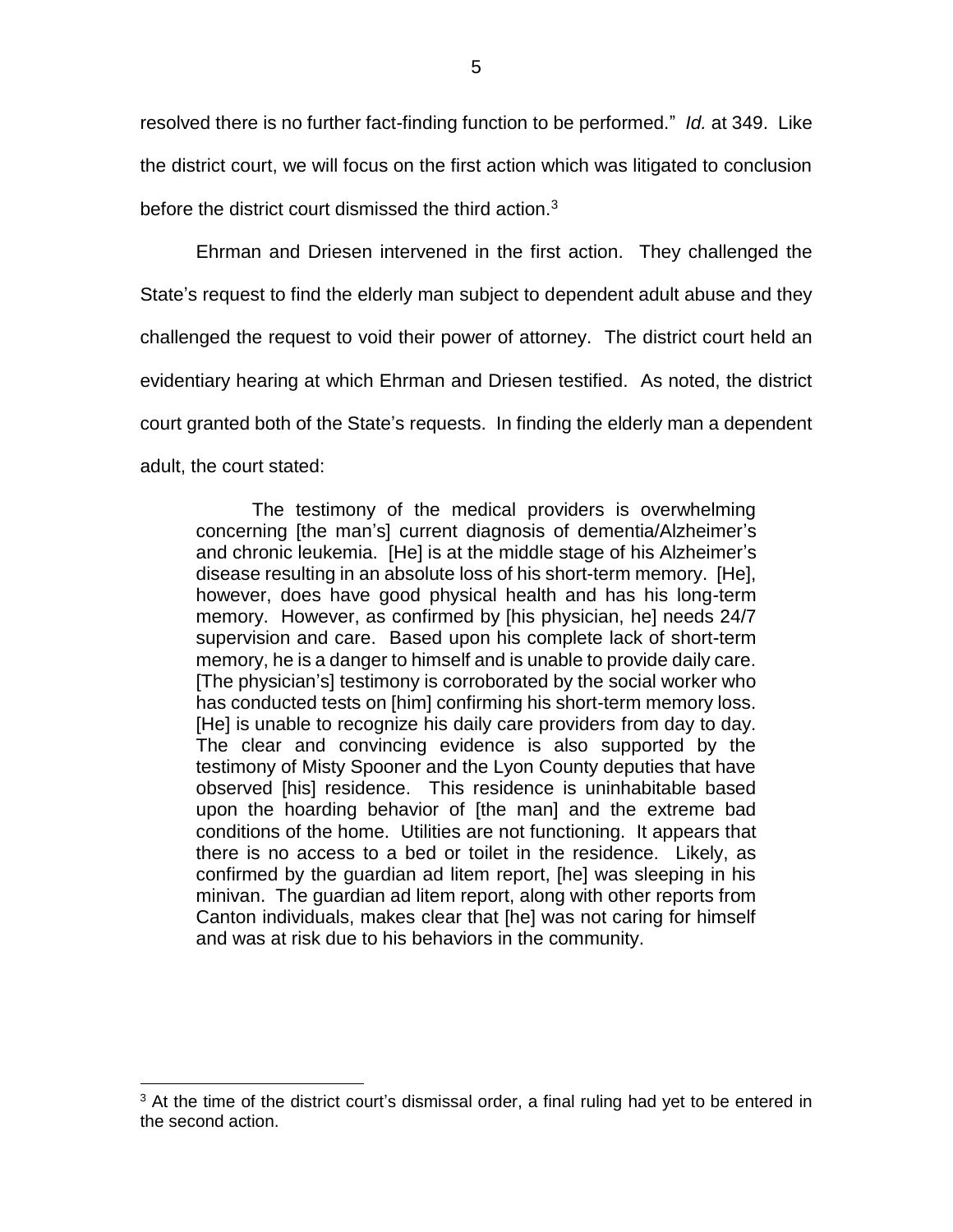In continuing an injunction prohibiting Ehrman and Driesen from using the powers of attorney granted to them, the court noted the man's "decision-making capacity" was "impaired."

Ehrman and Driesen did not appeal the ruling. Instead, they filed the third petition, alleging the elderly gentleman was abused by "[t]he continued attempt to characterize [him] as mentally incompetent and unable to care for himself." They also alleged his right "to contract by way of limited Power of Attorneys" was not "impair[ed]." These were precisely the issues raised and litigated in the first action. As the district court stated, Ehrman and Driesen "seek to raise in this action the same issues that were adjudicated in the first action filed by the State." They "seek an order of this court requiring the named Defendants to discontinue providing protective services to [the elderly gentleman] and requiring them to discontinue their attempts to obtain a ruling that he is incompetent." They "seek to rescind an injunction preventing them from utilizing a power of attorney given them by [the man]. . . . [T]his action amounts to an impermissible collateral attack on [the order in the first action]." We discern no error in the court's conclusion.

In affirming the district court, we have considered Ehrman and Driesen's apparent reliance on procedural improprieties in the first action as grounds for reaching the merits in the third action. It is true a judgment without jurisdiction over the subject matter is void and void judgments are subject to collateral attack. *In re Estate of Falck*, 672 N.W.2d 785, 789 (Iowa 2003). But the claimed irregularities in the first action did not implicate the district court's subject matter jurisdiction; they implicated questions of personal jurisdiction which, as noted, may be waived. *Id.* In addition, "[t]he res judicata consequences of a final unappealed judgment

6